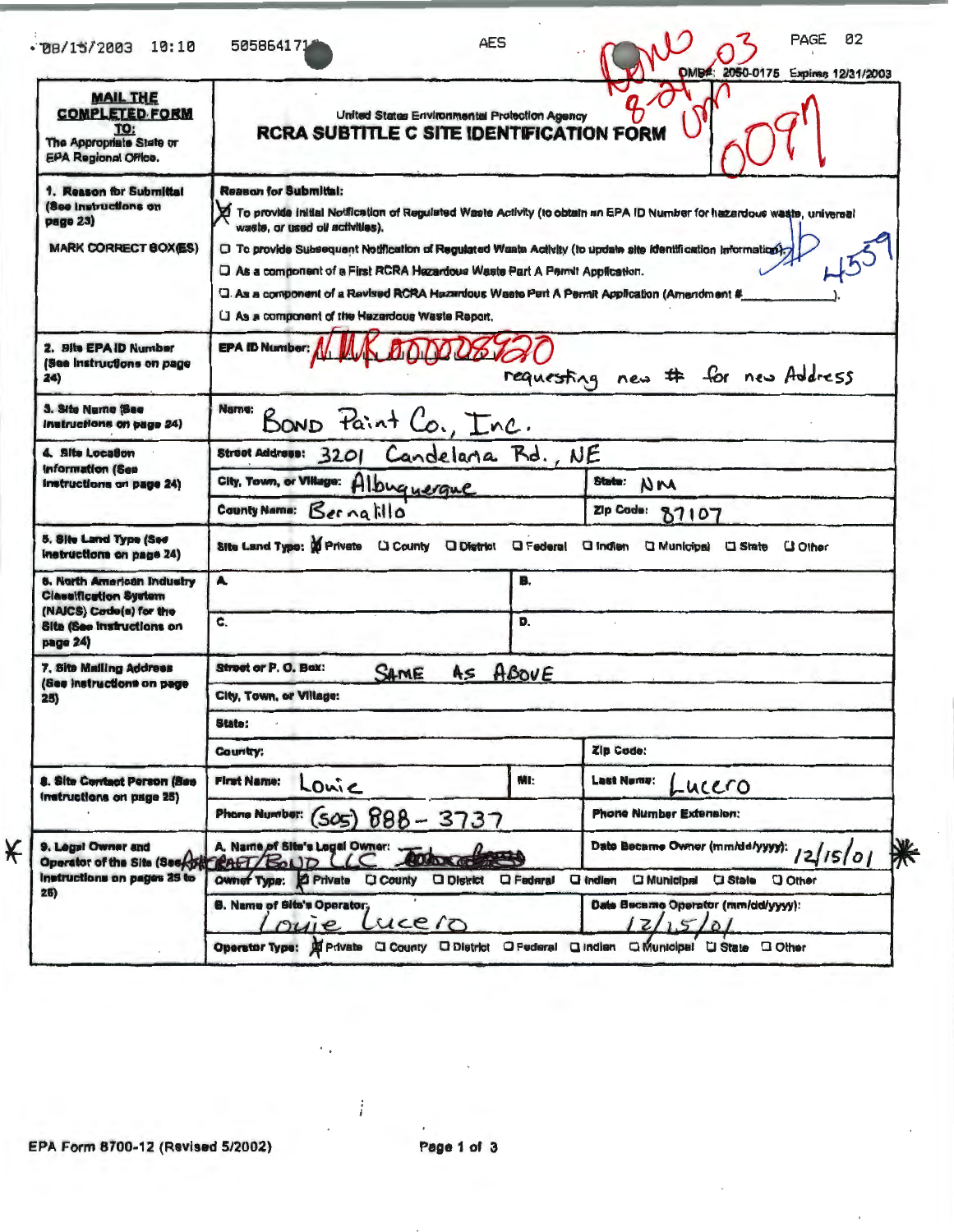## $\cdot$  88/15/2003 10:10 505864171

 $\mathcal{A}$ AES

PAGE 03

|                                                                                                                                                                                                                                                                                                                          |  |          |                                                                                                                                                   | OMB#: 2050-0175 Expires 12/31/2003<br><b>EPA ID No.</b>                                                                                                                                                                                                                                                                                                                                                                                                                 |  |  |  |  |  |  |
|--------------------------------------------------------------------------------------------------------------------------------------------------------------------------------------------------------------------------------------------------------------------------------------------------------------------------|--|----------|---------------------------------------------------------------------------------------------------------------------------------------------------|-------------------------------------------------------------------------------------------------------------------------------------------------------------------------------------------------------------------------------------------------------------------------------------------------------------------------------------------------------------------------------------------------------------------------------------------------------------------------|--|--|--|--|--|--|
| 10.                                                                                                                                                                                                                                                                                                                      |  |          |                                                                                                                                                   | Type of Regulated Waste Activity (Mark the appropriate boxes for activities that apply to your site. See instructions on pages 28 to 30)                                                                                                                                                                                                                                                                                                                                |  |  |  |  |  |  |
| A. Hazardous Waste Activities                                                                                                                                                                                                                                                                                            |  |          |                                                                                                                                                   |                                                                                                                                                                                                                                                                                                                                                                                                                                                                         |  |  |  |  |  |  |
| 1. Generator of Hazardous Waste<br>(Choose only one of the following three categories.)                                                                                                                                                                                                                                  |  |          |                                                                                                                                                   | For items 2 through 6, mark all that apply.                                                                                                                                                                                                                                                                                                                                                                                                                             |  |  |  |  |  |  |
| D a. LQG: Greater than 1,000 kg/mo (2,200 lbs./mo.) of non-acute<br>hazardous waste; or<br>D b. SQG: 100 to 1,000 kg/mo (220 - 2,200 lbs./mo.) of non-acute<br>hazardous waste; or<br>wasle<br>In addition, indicate other generator activities. (Mark all that apply)<br>D d. United States Importer of Hazardous Waate |  |          | c. CESQG: Less than 100 kg/mo (220 lbs./mo.) of non-acute hazardous                                                                               | [] 2. Transporter of Hazardous Waste<br>C. 3. Treater, Storer, or Dieposer of Hazardous Waste (at your<br>elte) Note; A hazardous waste permit is required for this<br>activity.<br>U 4. Recycler of Hazardous Waste (at your site) Note: A<br>hazardous waste permit may be required for this activity.<br>5. Exempt Boller and/or industrial Furnace<br><b>Q a. Small Quentity On-site Burner Exemption</b><br>□ b. Smelting, Melting, and Refining Furnace Exemption |  |  |  |  |  |  |
| Q e. Mixed Waste (hazardous and radioactive) Generator                                                                                                                                                                                                                                                                   |  |          |                                                                                                                                                   | <b>Q 6. Underground Injection Control</b>                                                                                                                                                                                                                                                                                                                                                                                                                               |  |  |  |  |  |  |
| <b>B. Universal Waste Activities</b><br>1. Large Quantity Handler of Universal Waste (accumulate 5,000 kg or<br>site. (Mark all boxes that spply):                                                                                                                                                                       |  |          | more) [rofer to your State regulations to determine what is regulated].<br>indicate types of universal waste generated and/or accumulated at your | C. Used Oil Activities (Mark all boxes that apply.)<br>1. Used Oil Transportor - Indicate Type(s) of Activity(ies)<br>a. Transporter<br>O b. Transfer Facility<br>2. Used Oil Processor and/or Re-refiner - Indicate Type(s)                                                                                                                                                                                                                                            |  |  |  |  |  |  |
|                                                                                                                                                                                                                                                                                                                          |  | Generate | Accumulate                                                                                                                                        | of Activity(les)                                                                                                                                                                                                                                                                                                                                                                                                                                                        |  |  |  |  |  |  |
| a. Batteries                                                                                                                                                                                                                                                                                                             |  | o        | o                                                                                                                                                 | $a$ . Processor                                                                                                                                                                                                                                                                                                                                                                                                                                                         |  |  |  |  |  |  |
| <b>b.</b> Pesticides                                                                                                                                                                                                                                                                                                     |  | O.       | о                                                                                                                                                 | D b. Re-refiner                                                                                                                                                                                                                                                                                                                                                                                                                                                         |  |  |  |  |  |  |
| o. Thermostats                                                                                                                                                                                                                                                                                                           |  | o        | cı                                                                                                                                                | <b>Q 3. Off-Specification Used Oil Burner</b>                                                                                                                                                                                                                                                                                                                                                                                                                           |  |  |  |  |  |  |
| d. Lamps                                                                                                                                                                                                                                                                                                                 |  | о        | o                                                                                                                                                 | 4. Used Oil Fuel Markater - Indicate Type(s) of Activity(les)                                                                                                                                                                                                                                                                                                                                                                                                           |  |  |  |  |  |  |
|                                                                                                                                                                                                                                                                                                                          |  | σ        | О                                                                                                                                                 | Q a. Marketer Who Directs Shipment of Off-Specification                                                                                                                                                                                                                                                                                                                                                                                                                 |  |  |  |  |  |  |
|                                                                                                                                                                                                                                                                                                                          |  | ם<br>O   | a<br>a                                                                                                                                            | Used Oil to Off-Specification Used Oil Burner                                                                                                                                                                                                                                                                                                                                                                                                                           |  |  |  |  |  |  |
| g. Other (specify)<br>Q 2. Destination Facility for Universal Waste<br>Note: A hazardous waste permit may be required for this activity.                                                                                                                                                                                 |  |          |                                                                                                                                                   | D b. Marketer Who First Claims the Used Oil Meets the<br><b>Specifications</b>                                                                                                                                                                                                                                                                                                                                                                                          |  |  |  |  |  |  |
| 11. Description of Hazardous Wastes (See Instructions on page 31)                                                                                                                                                                                                                                                        |  |          | Waste                                                                                                                                             | Paint                                                                                                                                                                                                                                                                                                                                                                                                                                                                   |  |  |  |  |  |  |
|                                                                                                                                                                                                                                                                                                                          |  |          |                                                                                                                                                   | A. Waste Codes for Federally Regulated Hazardous Wastes. Please list the waste codes of the Federal hazardous wastes handled at your site. List them in<br>the order they are presented in the regulations (e.g., D001, D003, F007, U112). Use an additional page if more spaces are needed.                                                                                                                                                                            |  |  |  |  |  |  |
| DOO I                                                                                                                                                                                                                                                                                                                    |  |          |                                                                                                                                                   |                                                                                                                                                                                                                                                                                                                                                                                                                                                                         |  |  |  |  |  |  |
| DOO8                                                                                                                                                                                                                                                                                                                     |  |          |                                                                                                                                                   |                                                                                                                                                                                                                                                                                                                                                                                                                                                                         |  |  |  |  |  |  |
| DO35                                                                                                                                                                                                                                                                                                                     |  |          |                                                                                                                                                   |                                                                                                                                                                                                                                                                                                                                                                                                                                                                         |  |  |  |  |  |  |
| FO03                                                                                                                                                                                                                                                                                                                     |  |          |                                                                                                                                                   |                                                                                                                                                                                                                                                                                                                                                                                                                                                                         |  |  |  |  |  |  |
| FDO5                                                                                                                                                                                                                                                                                                                     |  |          |                                                                                                                                                   |                                                                                                                                                                                                                                                                                                                                                                                                                                                                         |  |  |  |  |  |  |
|                                                                                                                                                                                                                                                                                                                          |  |          |                                                                                                                                                   |                                                                                                                                                                                                                                                                                                                                                                                                                                                                         |  |  |  |  |  |  |
|                                                                                                                                                                                                                                                                                                                          |  |          |                                                                                                                                                   |                                                                                                                                                                                                                                                                                                                                                                                                                                                                         |  |  |  |  |  |  |